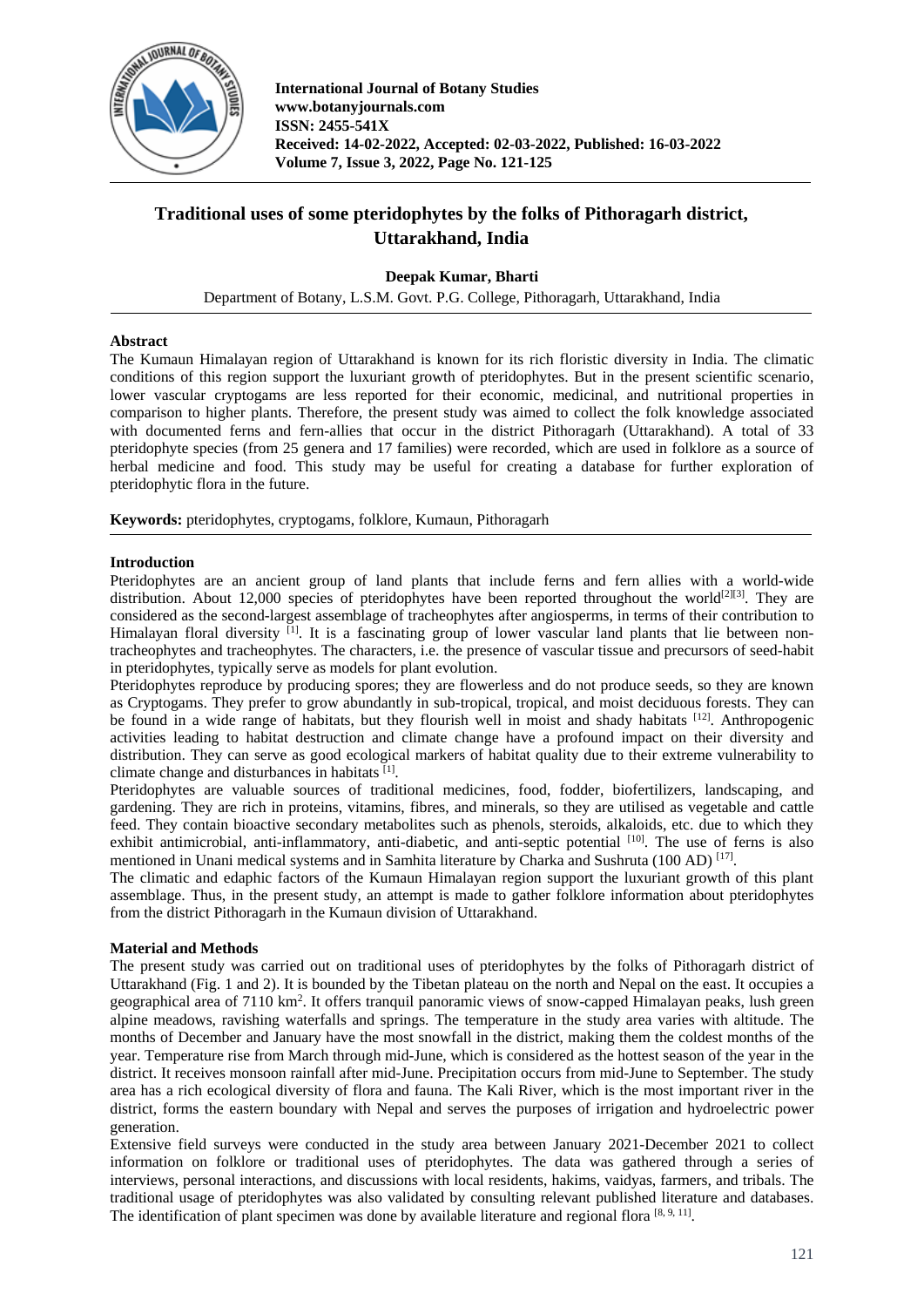

**Fig 1:** Location map of the study area



**Fig. 2 (A-D):** Views of study area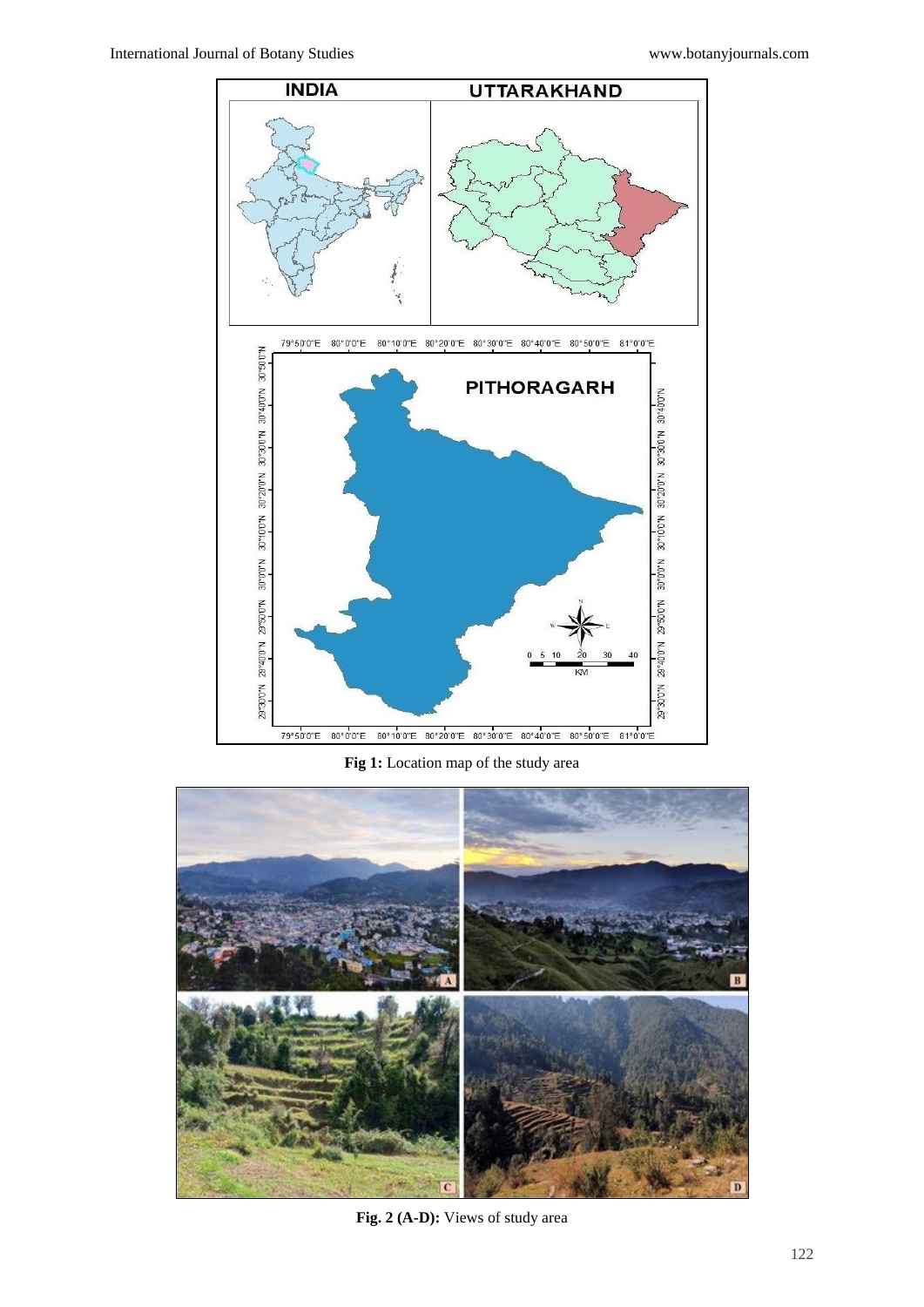#### **Results and Discussions**

In the present study, 33 pteridophyte species (from 25 genera and 17 families) were recorded from the district Pithoragarh, which are used in folklore as a source of herbal medicine and food. A comprehensive list of documented pteridophyte species along with their common name, family, plant part used and folk uses is represented in Table 1.

Out of the recorded pteridophyte species, *Botrychium lanuginosum*, *Ceratopteris thalictroides*, *Dicranopteris linearis*, *Diplazium maximum*, *Diplazium polypodioides*, *Dryopteris wallichiana*, *Lygodium japonicum, Nephrolepis cordifolia*, and *Polystichum squarrosum* are edible species and consumed as vegetable by the local inhabitants. Species of *Diplazium* are available in the markets and support the livelihood of rural people<sup>[10]</sup>.

A significant percentage (85%) of pteridophyte species have medicinal potential, used in treatment of cough, fever, dysentery, indigestion, skin diseases, cuts, wounds, bronchial infections, rheumatism, etc. and this findings coincides with other studies on ethnomedicinal uses of pteridophytes i.e. Gaur and Bhatt, 1994 [4]; Upreti et al., 2009 [14], Sathiyaraj et al., 2015 [13], Wani et al., 2016 [17], Verma and Kanwar, 2020 [16], etc.

Pteridophytes are considered to have high economic value due to their medicinal, aesthetic and nutritional importance [15]. Steroids, terpenoids, phenolic acids, flavonoids and other phytochemicals found in them increases their worth. Goswami et al., 2016 [6] isolated polyphenols from ferns and documented their bioactivities viz., antimicrobial, antiviral, anti-inflammatory, etc. Giri et al., 2021[5] described the application of pteridophytes by the ethnic and local communities of India for the cure of various chronic diseases. Ferns are used to cure wounds, ulcers, dysentery, and as a protective remedy for women after childbirth  $^{[7]}$ . Therefore, the present study was conducted to explore the uses of ferns and fern-allies, especially in traditional systems of medicine and food markets.

## **Conclusion**

It was concluded from the present study that pteridophytes can be used as an alternative source of food and medicine by local people in the hills and hence reduce the burden on angiospermic plant communities. The nutritional value of edible pteridophyte species should be studied to meet the needs during scarcity. The secondary metabolites present in the pteridophytes are potent source of herbal medicine, which can be extracted to prepare drugs by pharmaceutical companies. The documentation of folk uses of pteridophytes is crucial to preserve the traditional knowledge of their usage for future generations.

| <b>Botanical Name</b>                                    | <b>Common name</b>     | Family           | Part used          | <b>Folk uses</b>                            |
|----------------------------------------------------------|------------------------|------------------|--------------------|---------------------------------------------|
| Adiantum capillus-veneris L.                             | Maidenhair fern        | Pteridaceae      | Fronds             | Cold, cough, bronchial<br>disease           |
| Adiantum caudatum L.                                     | Mayurshikha            | Pteridaceae      | Fronds,<br>Rhizome | Wounds, cough, fever                        |
| Adiantum incisum Forsk.                                  | Hanspadi               | Pteridaceae      | Fronds             | Skin diseases                               |
| Adiantum lunulatum Burm.                                 | Hamsapadi              | Pteridaceae      | Whole plant        | Cough, indigestion, fever                   |
| Arthromeris wallichiana (Spr.)<br>Ching                  | Banoo                  | Polypodiaceae    | Rhizome            | Dysentery                                   |
| Asplenium dalhousiae Hook.                               | Spleenworts            | Aspleniaceae     | Fronds             | Fever, skin diseases                        |
| Athyrium pectinatum (Wall.) Presl.                       | Lady fern              | Athyriaceae      | Rhizome            | Anthelminthic                               |
| Botrychium lanuginosum Wall                              | <b>Moonworts</b>       | Botrychiaceae    | Young fronds       | Edible (vegetable)                          |
| Ceratopteris thalictroides (L.)<br>Brongn.               | Indian fern            | Pteridaceae      | Tender shoots      | Edible (vegetable)                          |
| Christella dentata (Forssk.)<br>Brownsey & Jermy         | Downy wood<br>fern     | Thelypteridaceae | Fronds             | Skin diseases                               |
| Dicranopteris linearis (Burm. f.)<br>Und.                | Forked fern            | Gleichinaceae    | Rachis; Fronds     | Rachis edible; laxative,<br>asthma (fronds) |
| Diplazium maximum (D. Don) C.<br>Chr.                    | Lingura                | Athyriaceae      | Young fronds       | Edible (vegetable)                          |
| Diplazium polypodioides Blume                            | Lingra                 | Athyriaceae      | Young fronds       | Edible (vegetable)                          |
| Drynaria propinqua (Wall. ex<br>Mett.) Sm.               |                        | Polypodiaceae    | Rhizome            | Backache, headache, bone<br>fracture        |
| Dryopteris wallichiana (Spreng.)<br>Hyl.                 | Mountain food<br>fern  | Dryopteridaceae  | Young fronds       | Edible (vegetable),<br>dysentery            |
| Equisetum diffusum D. Don                                | Himalayan<br>horsetail | Equisetaceae     | Rhizome            | Diuretic                                    |
| Equisetum ramosissimum Desf.                             | Evergreen<br>horsetail | Equisetaceae     | Whole plant        | Bone fracture                               |
| Glaphyropteridopsis erubescens<br>(Wall. ex Hook.) Ching | Ryun ghas              | Thelypteridaceae | Rhizome            | Gonorrhea, leucorrhea                       |
| Hypodematium crenatum (Forssk.)                          | Bhoot kesari           | Hypodematiacea   | Fronds             | Cuts, insect bites                          |

**Table 1:** Folk uses of pteridophytes in district Pithoragarh, Uttarakhand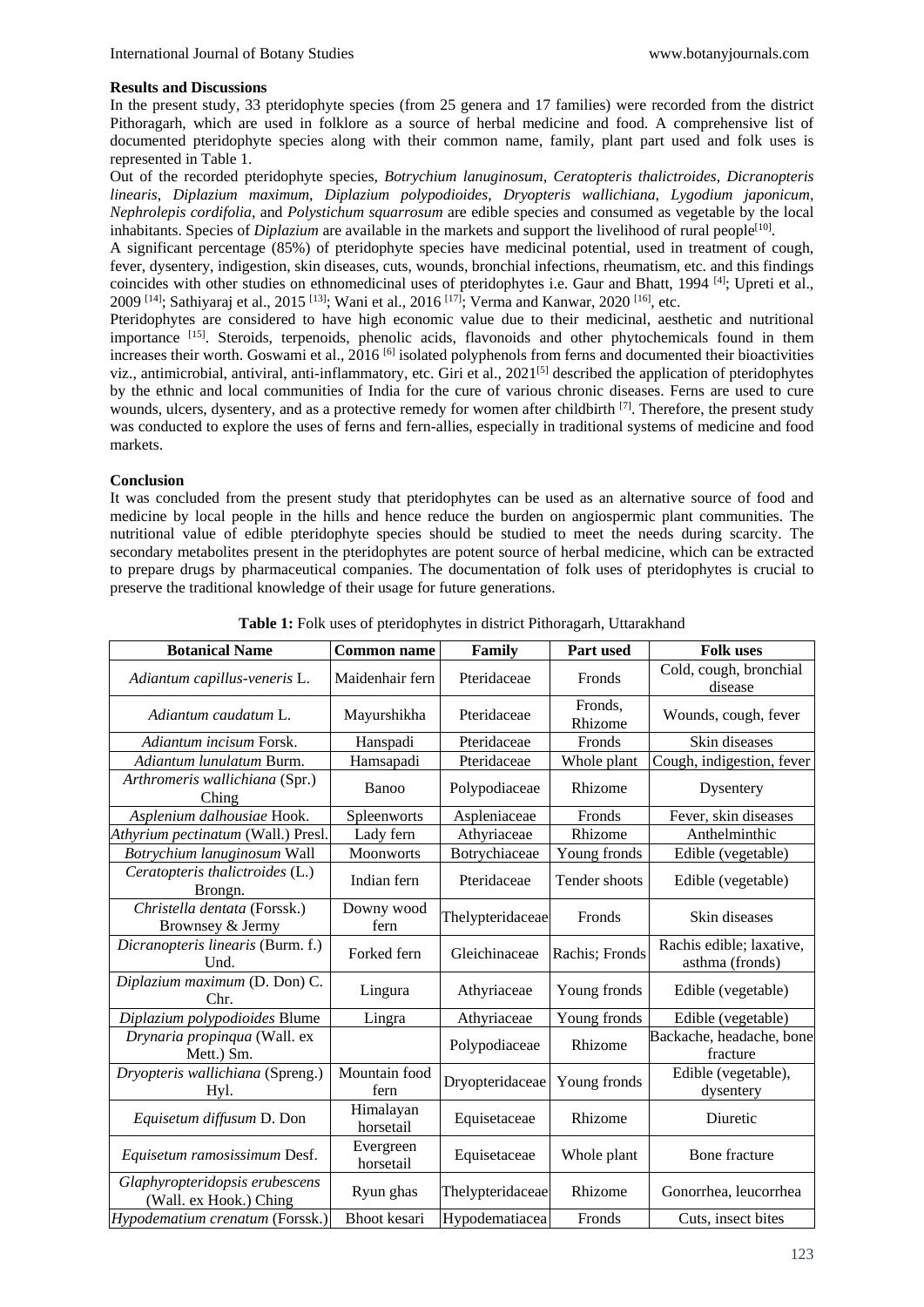International Journal of Botany Studies [www.botanyjournals.com](http://www.botanyjournals.com/)

| Kuhn                                             |                           | e               |                           |                                          |
|--------------------------------------------------|---------------------------|-----------------|---------------------------|------------------------------------------|
| Lepisorus bicolor Ching                          | Ribbon fern               | Polypodiaceae   | Fronds                    | Rheumatism                               |
| Lygodium flexuosum (L.) Sw.                      | Climbing fern             | Lygodiaceae     | Rhizome;<br><b>Fronds</b> | Eczema, cuts, rheumatism                 |
| Lygodium japonicum (L.) Sw.                      | Japanese<br>climbing fern | Lygodiaceae     | Young fronds              | Edible (vegetable);<br>wounds and cuts   |
| Microsorium membranaceum (D.<br>Don) Ching       | Ban gakdum                | Polypodiaceae   | Rhizome                   | Cough, cold, dysentery                   |
| Nephrolepis cordifolia (L.) Presl.               | Ladder fern               | Nephrolepidacea | Tuber; Fronds             | Edible; Cough                            |
| Ophioglossum vulgatum L.                         | Adders tongue<br>fern     | Ophioglossaceae | Rhizome                   | Antiseptic, wounds                       |
| Osmunda sp.                                      |                           | Osmundaceae     | Whole plant               | Cuts and wounds                          |
| Polystichum squarrosum (D.Don)<br>Fee            |                           | Dryopteridaceae | Tender shoots             | Edible (vegetable)                       |
| Pteris biaurita L.                               | Thinleaf brake            | Pteridaceae     | Rhizome;<br><b>Fronds</b> | Chronic disease                          |
| <i>Pteris vittata</i> L.                         | Ladder brake              | Pteridaceae     | Rhizome;<br><b>Fronds</b> | Wound healing                            |
| Pteris wallichiana Agardh                        |                           | Pteridaceae     | <b>Fronds</b>             | Dysentery, astringent,<br>skin infection |
| Selaginella chrysocaulos (Hook. &<br>Grev.) Spr. | Spikemoss                 | Selaginellaceae | Whole plant               | Fever                                    |
| Sphenomeris chinensis (L.) Maxon                 | Lace fern                 | Lindsaeaceae    | Whole plant               | Sprain, swelling                         |
| Tectaria coadunata (Smith) C.<br>Chr.            | Halberd fern              | Tectariaceae    | Rhizome                   | Stomache                                 |



**Fig 3:** A) *Adiantum incisum* Forsk.; B) *Adiantum capillus-veneris* L.; C) *Adiantum caudatum* L.; D) *Nephrolepis cordifolia* (L.) Presl.; E) *Pteris biaurita* L.; F) *Pteris vittata* L.

## **Acknowledgement**

The authors are thankful to the Head of the Department of Botany and Principal of the L.S.M. Govt. P.G. College, Pithoragarh, Uttarakhand for providing necessary research facilities.